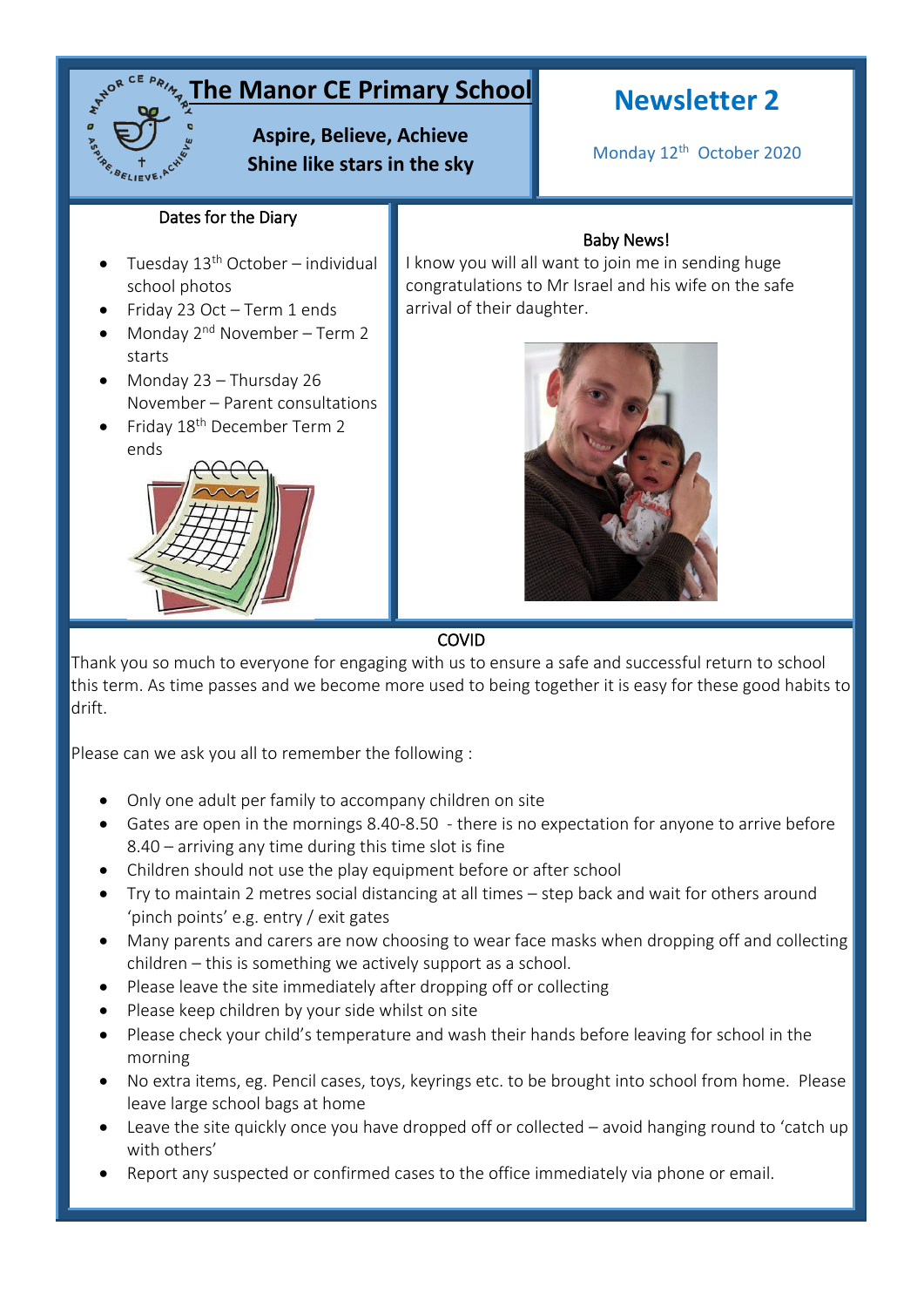We are aware that the path from the main entrance up to the top playground does get very congested at drop off times – we have been in touch with the relevant departments to see if it is possible to have the path widened – we hope to hear if this is possible shortly.

#### Cases of COVID

We know that at some point COVID will find its way into our school - this is inevitable. We will do everything we can to keep COVID out for as long as possible and staff discuss our safety measures regularly to ensure that these are maintained. However, every school in the land is likely to experience some COVID disruption so we have to be ready for when this happens

At some point it is likely we will have to close a class bubble because a case of COVID has been found in that class. If we find out about this during the school day, parents will be notified by a text and an email to collect their child from that class and take them home to isolate for 14 days (siblings in other classes don't need to isolate and can keep coming to school unless their isolating brother or sister develops symptoms). If we discover a child or adult in the class has tested positive during the evening or weekend (please email manorprimary@sgmail.org.uk if this is the case) then parents will be texted and emailed to ask them not to send their child in the next school day.

Teachers have already created plans for work for the children to complete if a bubble should need to close. These plans will be shared if the situation should ever arise. Hopefully these plans will never be needed and we will carry on as normal with this hope in mind.

If your child needs to self-isolate due to contact with a positive case or suspected case we also have home learning that we will send out to you via email.

We sincerely hope we do not need to ever close a bubble, but if this should happen we are well prepared to manage closing a bubble whilst keeping the rest of the school open as usual.

#### COVID Tests

We have been given a **very limited** stock of home test kits. We have been informed that these should only be issued to parents and carers for a child or young person in exceptional circumstances. If the parent or carer has access to the internet at home, it would be expected that they would book a test through the online portal in the first instance please. Please get in touch with the office if you think you need a test and you are unable to get one to see if you are eligible for one of the small number that we have in school.



If your child has: a runny nose, is sneezing or feeling unwell **But they don't have:** a high temperature a new, continuous cough, or a loss of, or change in, sense of smell or taste

**These are** not normally symptoms of coronavirus

Seek advice from a pharmacy, dial 111 or see your GP

**Book a test**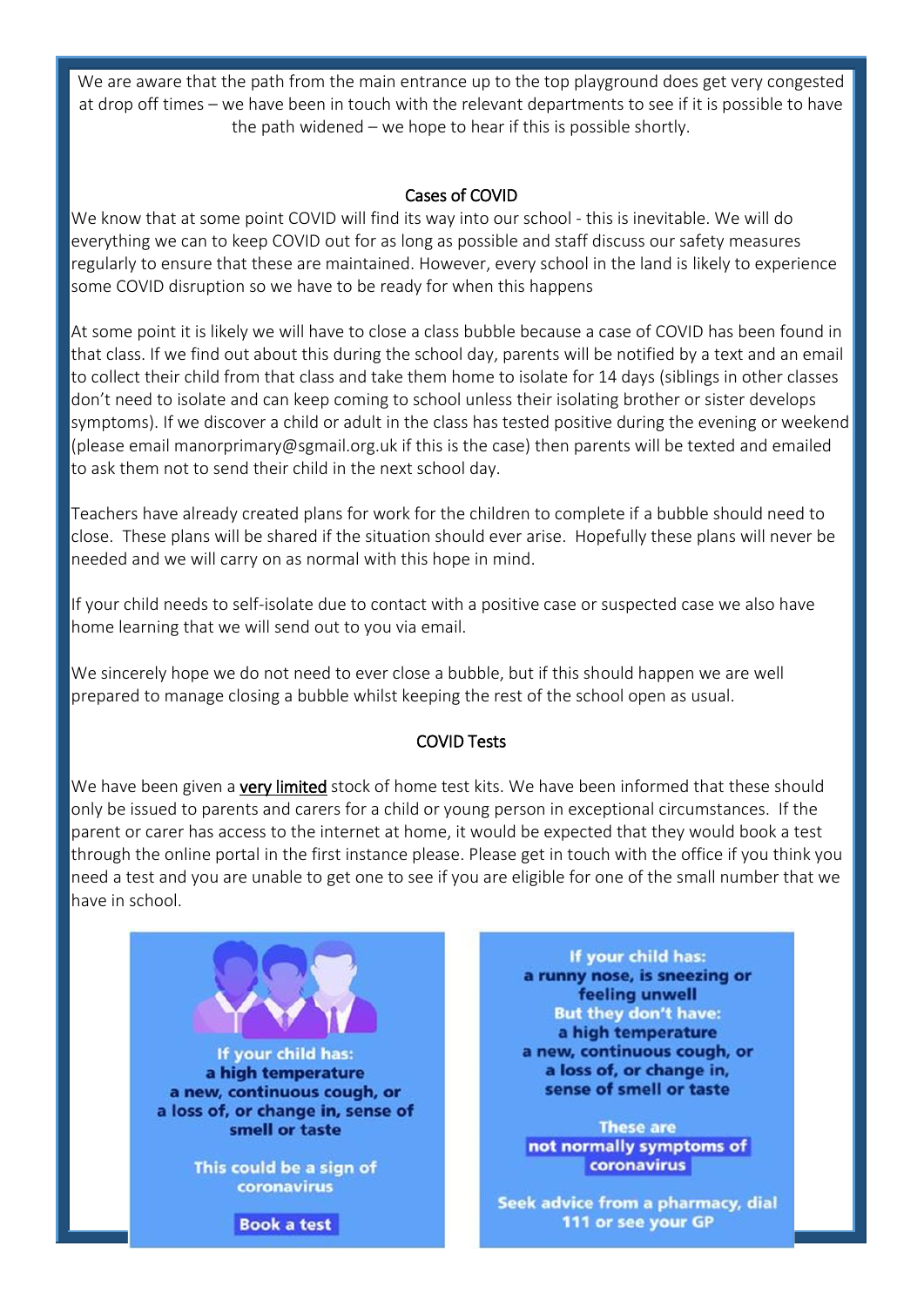#### Learning Consultations

Our learning consultations will take place during the week beginning Monday 23 November. They will be slightly different this year as sadly we are still unable to invite families into school, in line with our Covid-19 risk assessment. The consultations will be held via Microsoft Teams. We will send out further details about how appointments will be booked and how to access your meeting.

#### INDIVIDUAL PHOTOS

Individual school photos will take place on Tuesday 13<sup>th</sup> October. Unfortunately, sibling photos are unable to happen this year due to the COVID restrictions. Please make sure that children are ready with their hair brushed and clean shirts! No PE will be taking place on this day so no PE kit to be worn please.

#### Antarctica

Reception pupils have settled into school so well now that they are in full time and the teachers are so proud of them. They are making new friends, negotiating the use of space and resources and are becoming a fabulous part of the school community.

We have been sharing the book 'Rainbow Fish' which has a theme about sharing and we tried to think about times when we have shared something with our friends in the classroom. We have also been busy learning some sounds and have started to blend them to read simple words (the class are loving Teach your monsters to read games on the computer). Using scissors to make scales for our class fish has been quite tricky for some of us but we have been using Emerald power to persevere!

Finally, we have been playing lots of games with dice to make sure we can recognise the dots without counting and next week we are going to move on to games with different dot arrangements ...

Mrs Kelly and Mrs Sell



Australia class have had a fabulous start to Year 1. The children have been working hard writing about different traditional tales and this week, they have been adding using part whole models in Maths. Our 'London's Burning' topic has also been a great success so far and the children have enjoyed learning all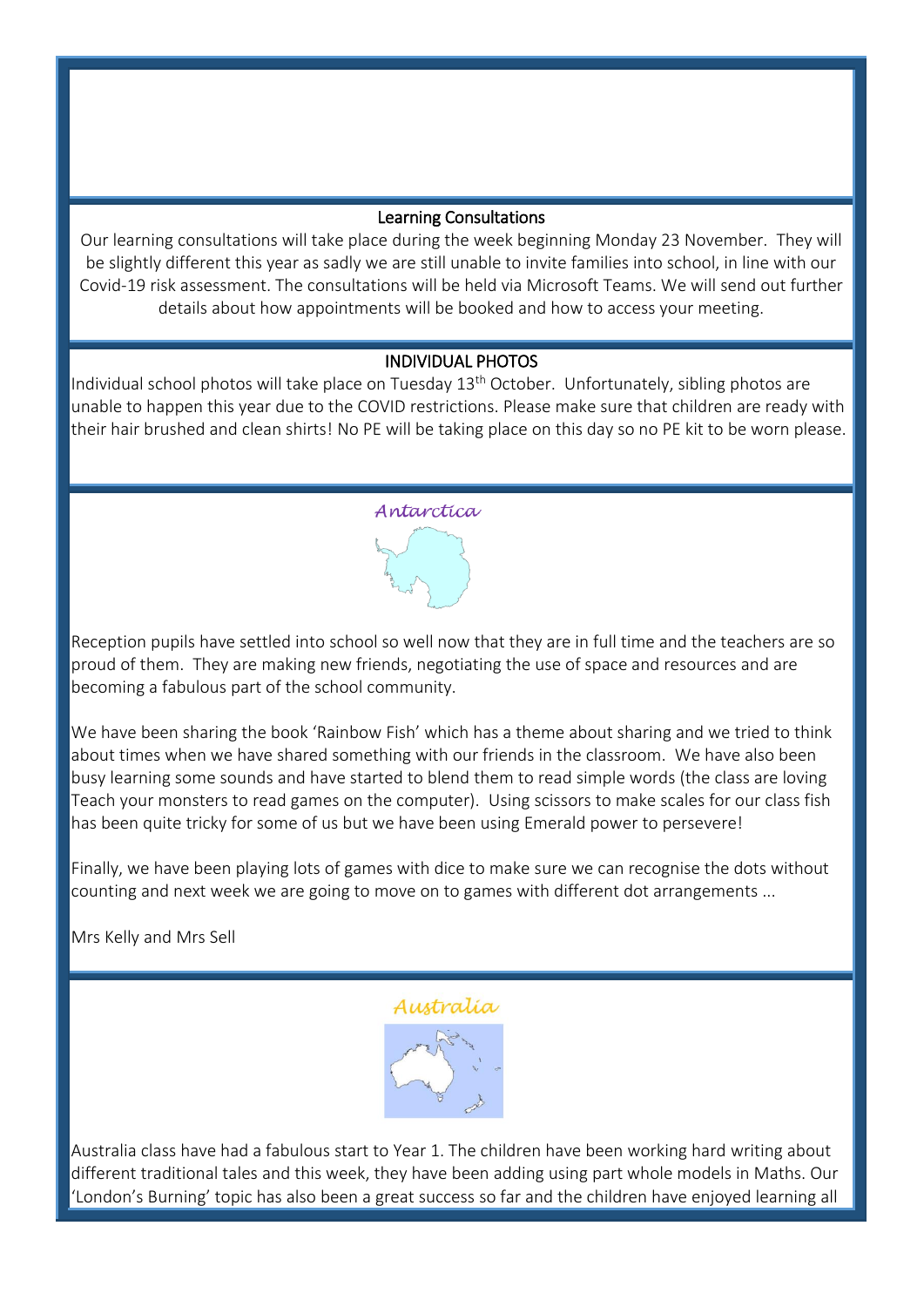about The Great Fire of London. Please remember to bring in a named cereal box by Friday 16<sup>th</sup> October for our topic work.

We have also been learning about online safety using Purple Mash. I have set some 2do's on Purple Mash which the children may wish to have a go at, at home. Logins have been sent home but please email me if you have any questions.

A final reminder that although we cannot take in reading records at this time, we would still like children to read at home 5 times a week. Once the books have been read, they can be brought into school to be quarantined and new ones will be sent home.

Mrs Gray



Africa Class have had a brilliant couple of weeks, completing our stories on Peter Pan and beginning our new English Unit on Paddington Bear. We have been learning about online safety and the Geography of the UK. Please ask the children about the different parts of the UK and their Capital Cities.

Africa Class have had a brilliant couple of weeks. The children thoroughly enjoyed writing stories for Peter Pan to read to the Lost Boys and were pleased that the Lost Children were saved from Captain Hook. We are now beginning our Paddington Bear Unit and finding out about the only bear to live in the rainforest. Year 2 have flown through their addition and subtraction and we are moving on to using arrays for multiplication. We have also been learning about online safety and the Geography of the UK. Please ask the children about the different parts of the UK and their Capital Cities. We are all looking forward to our last couple of weeks of term and can't wait to make and then burn our very own houses as part of our Great Fire of London Topic! Look out for some photographs on the school Facebook page! Keep up the brilliant reading and work at home.

Miss Beech and Mrs Barnett



Year 3 have made a fantastic start to their learning this year. They have all written brilliant comedic tales and have demonstrated some great mathematic ability. Please can we ensure all children are accessing their TTrockstars and Spelling shed to practise their spellings and timestables. If you need any help with logins, please do not hesitate to contact me through our class email; [europeclass@sgmail.org.uk](mailto:europeclass@sgmail.org.uk)

Miss Hawkins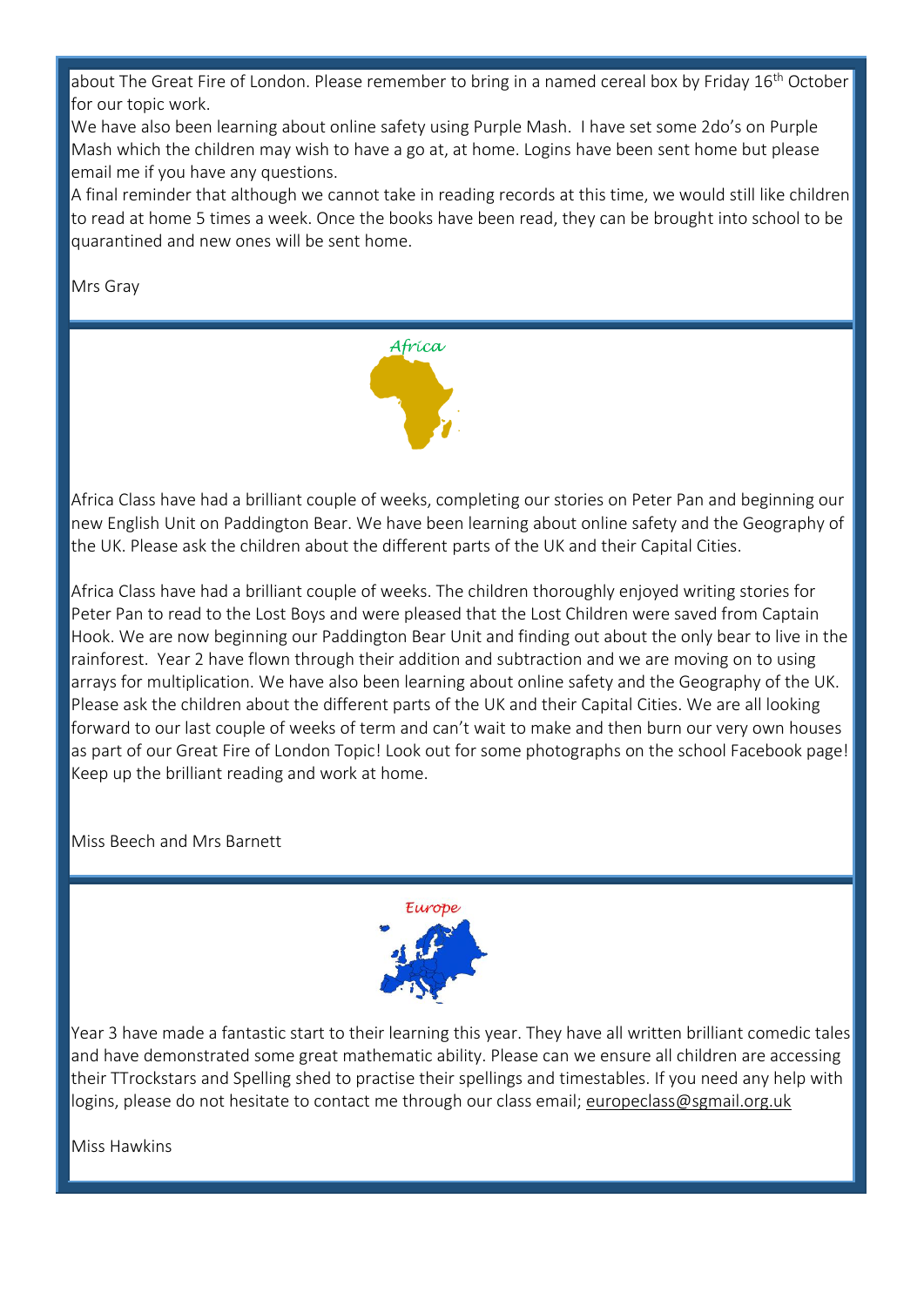

Year 4 have just finished writing a Conquering the Monster Tale which took inspiration from our class story Krindlekrax. The children enjoyed immersing themselves in the topic through making their very own crocodile eyes and exploring using chilling similes to create fear and tension. Now, we are moving into writing newspaper reports on how the mysterious monuments of Maya became. Within Science, the children have been busy exploring our digestive system. We created our very own digestive system in the classroom using food, sandwich bags and tights to represent the different organs involved in our digestion process. Just a quick reminder that the children should be reading at least 5 times a week and be recorded in the Reading Diaries. While we cannot take the diaries in on a weekly basis, I look forward to seeing them at the end of term alongside their Home Learning booklets. The children should continue to practise times tables on Time Tables Rock Stars and access Purple Mash for online learning.

#### Miss Spencer

North America



Year 5 have been enjoying writing comedy stories and are currently in the 'Invent' stage of their writing where they can really let their imaginations go. The children are enjoying the Roman topic and produced some beautiful mosaic tiles during an art day. Just a quick reminder that the children should be reading at least 5 times a week and be recorded in the Reading Diaries. While we cannot take the diaries in on a weekly basis, I look forward to seeing them at the end of term. The children should continue to practise times tables on Time Tables Rock Stars and access Purple Mash for online learning.

#### Miss Coult

South America



Year 6 have had a fantastic start to the term and have enjoyed learning all about the Roman invasion of Britain. Some interesting aspects of history have been explored and a huge variety of fantastic art work has been produced. From amazing mosaics to fantastic watercolour pictures to fearsome Roman soldiers. We also enjoyed exploring the theme of vision during National Poetry Day on 1st October and looking at the world from another point of view. Well done Year 6!

We are all finding our energies dipping in the afternoons at the moment, especially as the nights begin to draw in, so please remember the importance of a good night's sleep for all learners - Mrs Sweet has been having quite a few early nights over the last week to ensure she can keep focused all day.

The children were reminded in class last week so hopefully came home and mentioned this to you - but it is so important that we keep up with our regular reading and Times Tables Rockstars practise. The children have told us that they all have a book at home that they are reading and this should be happening a minimum of 5 times a week. Please take the time to share their books with them - you are